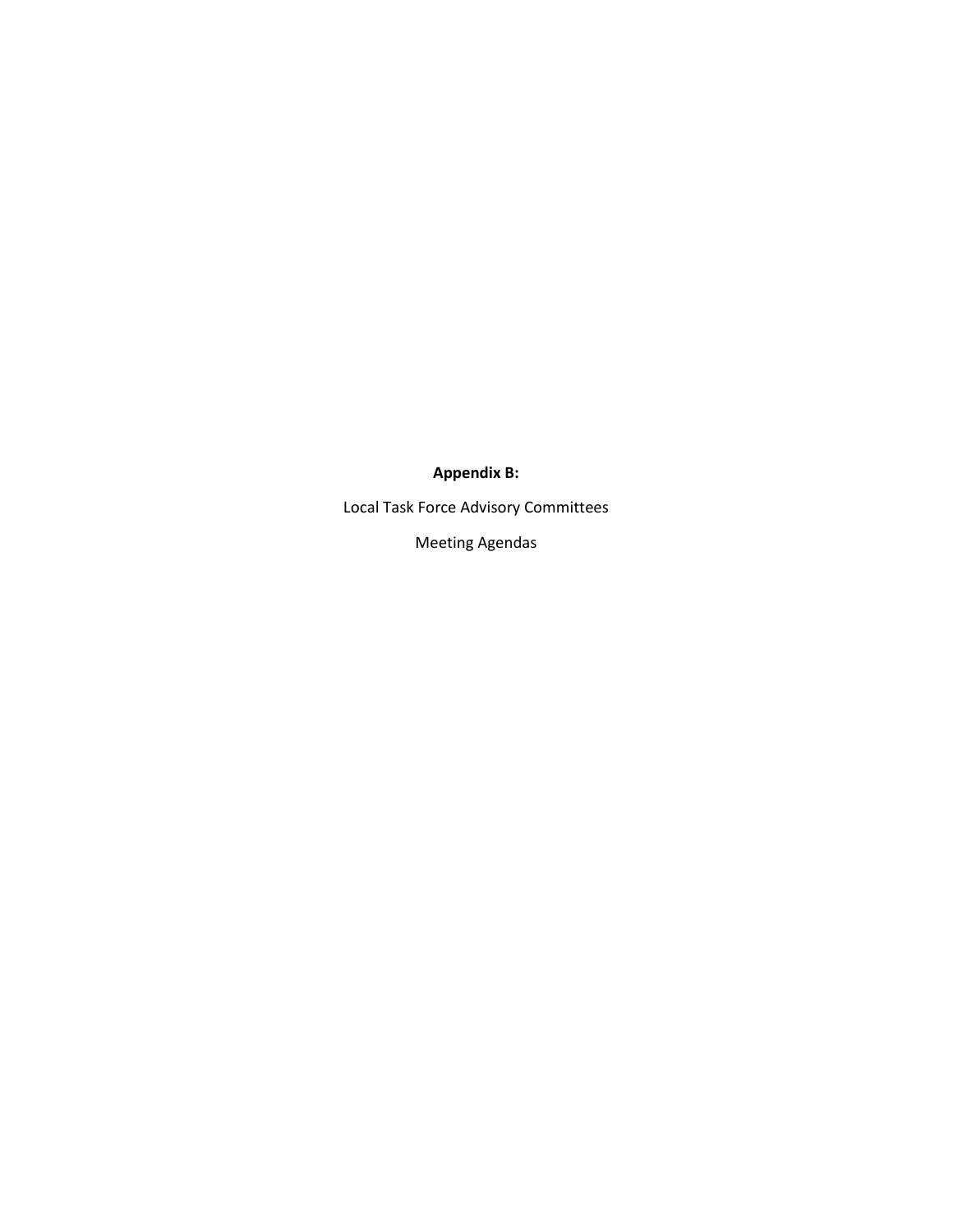## **INTEGRATED WASTE MANAGEMENT TECHNICAL ADVISORY COMMITTEE** 5510 Overland Ave San Diego, CA 92123 Tel: (858) 694-2468

#### **MEMBER JURISDICTIONS**

Carlsbad Chula Vista Coronado Del Mar El Cajon **Encinitas** Escondido Imperial Beach La Mesa Lemon Grove National City **Oceanside** Poway San Diego San Marcos Santee Solana Beach Vista County of San Diego

# **MEETING NOTICE AND AGENDA**

## INTEGRATED WASTE MANAGEMENT TECHNICAL ADVISORY COMMITTEE

The Integrated Waste Management Technical Advisory Committee may take action on any item appearing on the agenda contained herein.

## **Thursday, April 7, 2022**

## **1:00 p.m. – 3:00 p.m.**

This meeting will be held online only. Please use the link below to join us.

## **Meeting Link: [Join Microsoft Teams Meeting](https://teams.microsoft.com/l/meetup-join/19%3ameeting_YTVkOTk3YmYtNDEyOC00NWViLWE0MzAtODNhZTRhMjQ5ZTYw%40thread.v2/0?context=%7b%22Tid%22%3a%224563af13-c029-41b3-b74c-965e8eec8f96%22%2c%22Oid%22%3a%22b9a1c54b-18fe-4c1a-9a6d-09aca0226608%22%7d)** [+1 619-343-2539](tel:+1%20619-343-2539,,195032867# ) United States, San Diego (Toll) Conference ID: 195 032 867#

## **Chair: County of San Diego**

**If any accommodations are needed, please contact Eric Wolff (contact info below). Requests should be made as soon as possible but at least 3 days prior to the scheduled meeting.**

Staff Contact: Eric Wolff County of San Diego (858) 694-2468 [Eric.Wolff@sdcounty.ca.gov](mailto:Eric.Wolff@sdcounty.ca.gov)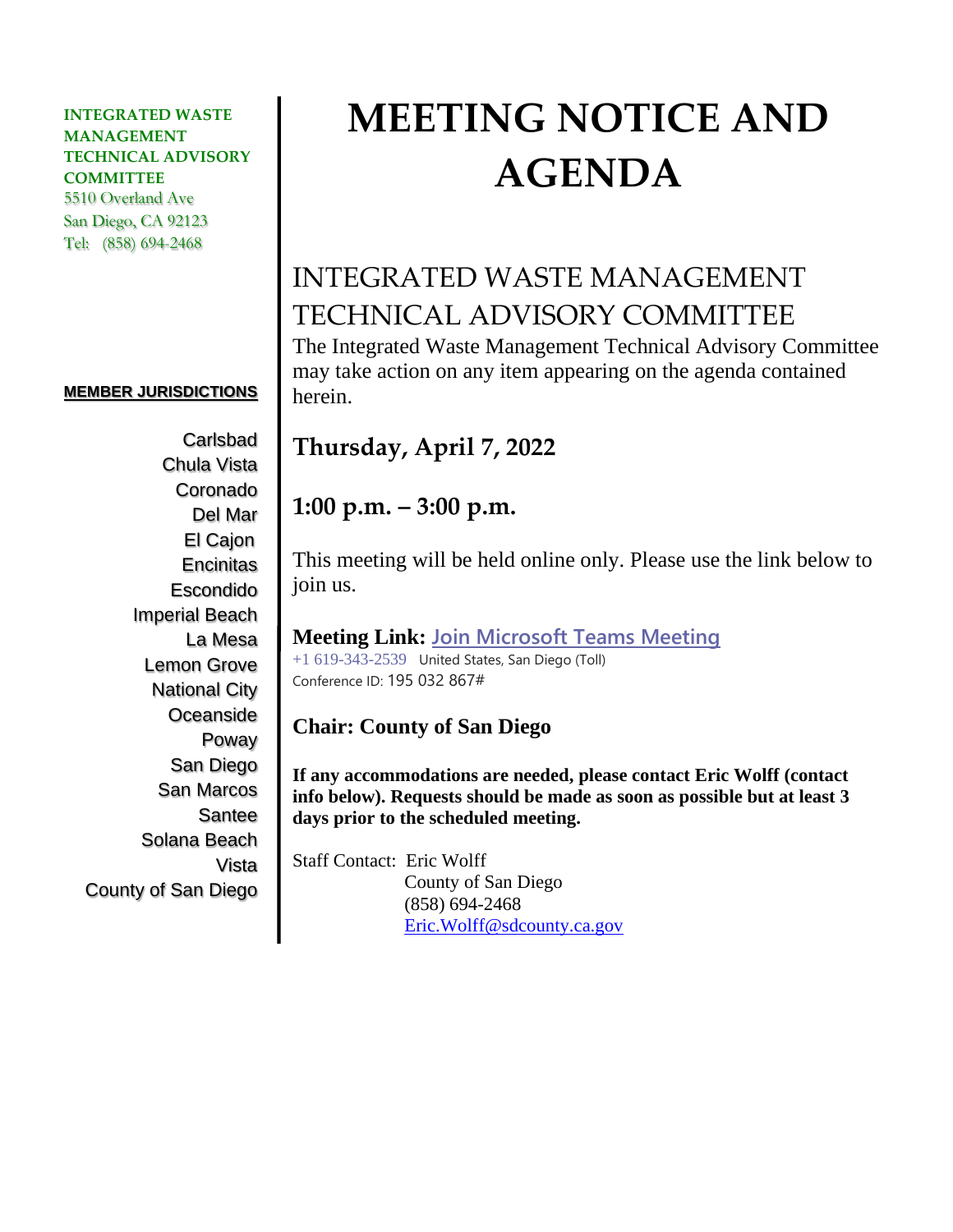## **INTEGRATED WASTE MANAGEMENT TECHNICAL ADVISORY COMMITTEE**

**Thursday, April 7, 2022**– **Agenda**

**Link to join meeting: [Join Microsoft Teams Meeting](https://teams.microsoft.com/l/meetup-join/19%3ameeting_YTVkOTk3YmYtNDEyOC00NWViLWE0MzAtODNhZTRhMjQ5ZTYw%40thread.v2/0?context=%7b%22Tid%22%3a%224563af13-c029-41b3-b74c-965e8eec8f96%22%2c%22Oid%22%3a%22b9a1c54b-18fe-4c1a-9a6d-09aca0226608%22%7d)** [+1 619-343-2539](tel:+1%20619-343-2539,,195032867# ) Conf. ID: 195 032 867#

|                                            | <b>1. QUORUM</b> (at least 10 jurisdiction representatives must be present)                                                                                                                | <b>APPROVE</b>     |
|--------------------------------------------|--------------------------------------------------------------------------------------------------------------------------------------------------------------------------------------------|--------------------|
|                                            | 2. WELCOME AND INTRODUCTIONS                                                                                                                                                               | <b>INFORMATION</b> |
|                                            | 3. REVIEW OF THE MARCH 3, 2022 MEETING SUMMARY                                                                                                                                             | <b>INFORMATION</b> |
|                                            | <b>4. PUBLIC COMMENTS AND COMMUNICATIONS</b><br>Guests who wish to speak on a matter that does not appear on the agenda<br>may do so during the Public Comments and Communications period. | <b>INFORMATION</b> |
|                                            | <b>5. CHAIRPERSON'S REPORT</b>                                                                                                                                                             | <b>INFORMATION</b> |
|                                            | <b>6. PRESENTATIONS</b>                                                                                                                                                                    | <b>INFORMATION</b> |
|                                            | 5-Year Review Report of the Countywide Integrated Waste Management<br>Plan<br>Ellyn Law, County of San Diego                                                                               |                    |
|                                            | 7. CALRECYCLE UPDATE                                                                                                                                                                       | <b>INFORMATION</b> |
|                                            | 8. CPSC UPDATE                                                                                                                                                                             | <b>INFORMATION</b> |
|                                            | 9. LEGISLATION                                                                                                                                                                             | <b>INFORMATION</b> |
|                                            | 10. COVID-19 - GENERAL DISCUSSION                                                                                                                                                          | <b>DISCUSSION</b>  |
| 11. SB 1383 & AB 1826 - ROLLOUT ROUNDTABLE |                                                                                                                                                                                            | <b>DISCUSSION</b>  |
|                                            | <b>12. TARP YOUR LOAD/LITTER ABATEMENT</b>                                                                                                                                                 | <b>INFORMATION</b> |
|                                            | <b>13. SUBCOMMITTEES' REPORT</b><br>a. Household Hazardous Waste<br>b. Organics<br>c. Edible Food Recovery                                                                                 | <b>INFORMATION</b> |
|                                            | <b>14. ROUNDTABLE</b><br>TAC Members may present items to the Committee regarding topics not<br>covered in the agenda                                                                      | <b>DISCUSSION</b>  |

## **15. ADJOURNMENT AND UPCOMING MEETINGS**